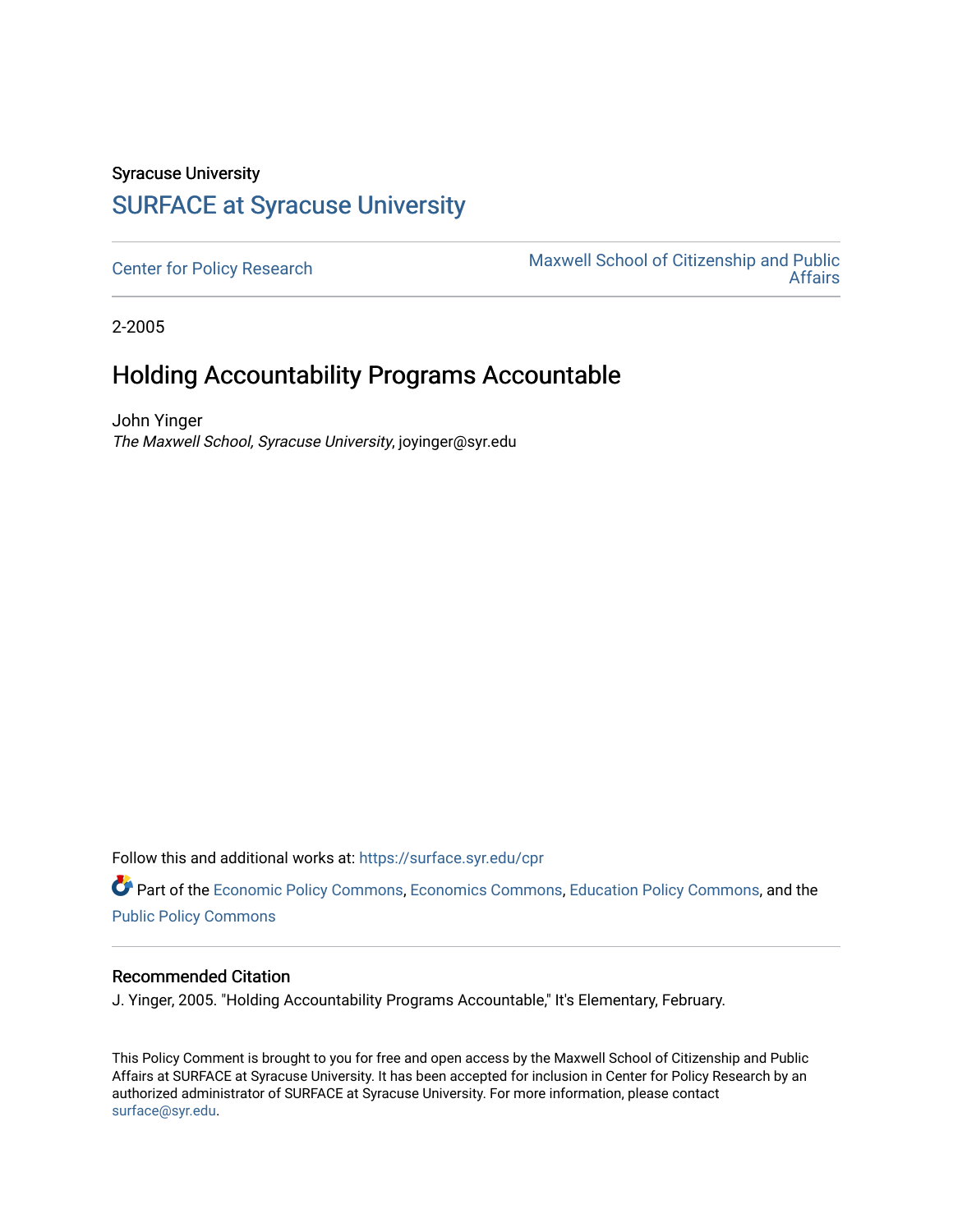

A Monthly Column by EFAP Director John Yinger February 2005

## **Holding Accountability Programs Accountable**

States obviously have an interest in ensuring that their education aid money is well spent, especially when an education finance reform leads to a large increase in state aid to some districts. Even before the federal No Child Left Behind Act (NCLB) was passed in 2001, therefore, most states had implemented a school accountability program. Most of these programs are based on student performance, and some of them involve rewards and sanctions based on the level or change in a school's or school district's test scores.

The key challenge facing any school accountability program is that it is difficult to separate the impact on student performance of factors **inside** a school or school district's control, such as its choice of a curriculum or management system, from the factors **outside** its control, such as the amount of aid it receives or its concentration of disadvantaged students. The share of students passing a standardized test obviously reflects both types of factors, so an accountability system that simply rewards or punishes schools or districts based on test scores is inherently unfair and ineffective. It makes no sense, after all, to punish a district because it has a high concentration of disadvantaged students or a large influx of immigrant children who do not speak English—and therefore has relatively low test scores. It also makes no sense to punish a particular school with low test scores if that school has not received its fair share of revenue from its district or its district has not received its fair share of revenue from the state.

Unfortunately, no existing accountability system provides a clear solution to this problem. Some states provide a partial solution by dividing districts into classes based on poverty and enrollment and then basing rewards and sanctions only on within-class comparisons. Attempts by states to move in this direction have been undercut, however, by NCLB, which bases its rankings and sanctions exclusively on changes in test scores. NCLB also imposes separate target performance levels for several different student categories; this approach imposes the most unfair burdens on school districts with the highest fractions of minority and low-income students.

Some people argue that an accountability system can avoid these problems by basing rewards and sanctions on **changes** in student performance. I see two problems with this argument. First, a system based on changes rewards districts that have been irresponsible in the past, and therefore have a lot of room for improvement, and punishes responsible districts that have already implemented state-of-the-art management and teaching programs. Second, districts with high concentrations of disadvantaged students must spend more than other districts to raise performance, so these districts are penalized by any system that bases rewards or penalties on test-score changes alone.

Overall, there is widespread agreement that accountability systems are a good idea, but no consensus on the best way to design them. Moreover, the scholarly literature does not provide much support for the